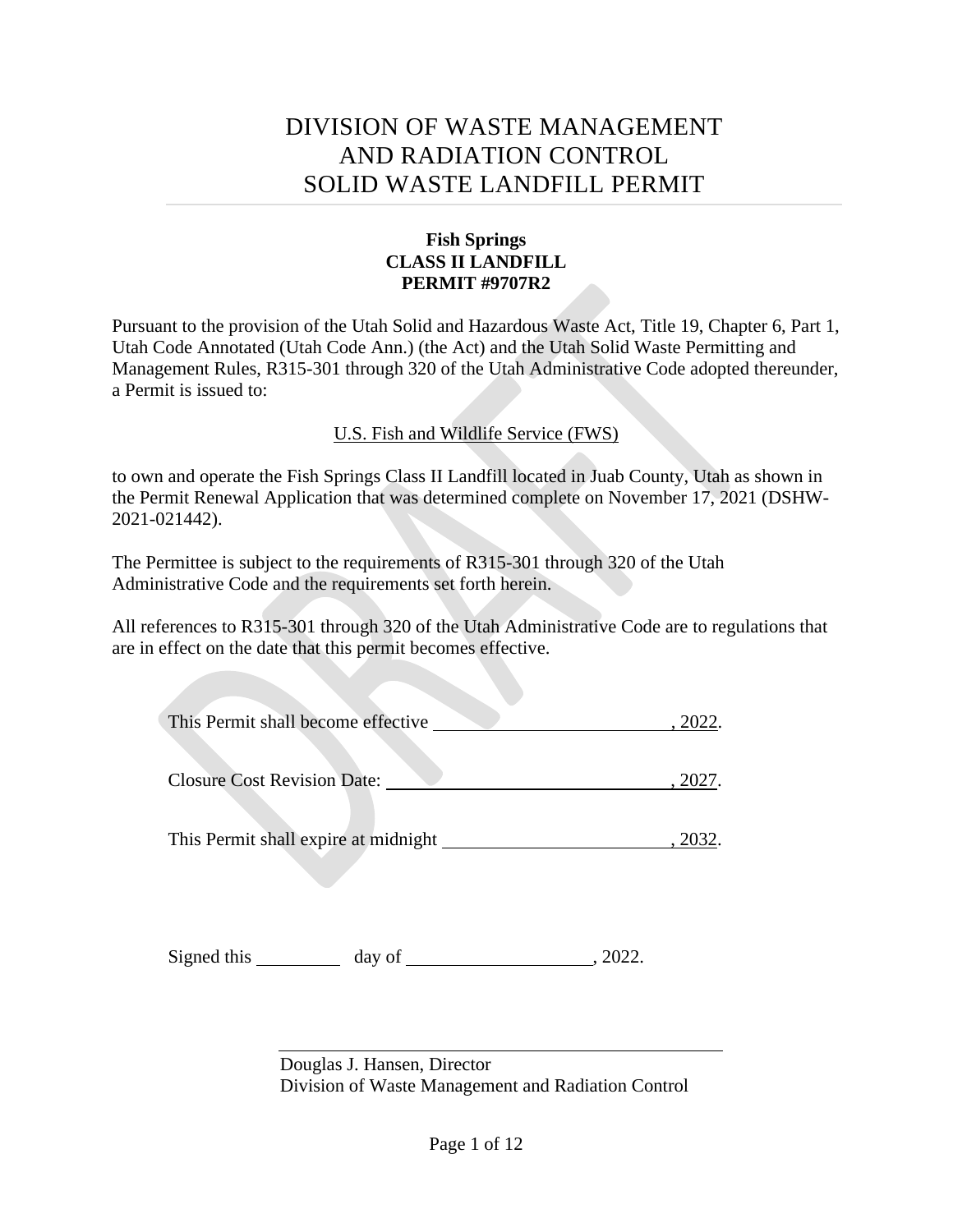| <b>LANDFILL NAME:</b>      | Fish Springs Class II Landfill                                                                                                                                                                                                                                      |
|----------------------------|---------------------------------------------------------------------------------------------------------------------------------------------------------------------------------------------------------------------------------------------------------------------|
| <b>OWNER NAME:</b>         | U.S. Fish and Wildlife Services                                                                                                                                                                                                                                     |
| <b>OWNER ADDRESS:</b>      | Department of the Interior<br>U.S. Fish and Wildlife Service<br>Fish Springs N.W.R.<br><b>Box 568</b><br>Dugway, UT 84022                                                                                                                                           |
| <b>OWNER PHONE NO.:</b>    | $(801)$ 831-5353                                                                                                                                                                                                                                                    |
| <b>OPERATOR NAME:</b>      | Same as Owner                                                                                                                                                                                                                                                       |
| <b>OPERATOR ADDRESS:</b>   | Same as Owner                                                                                                                                                                                                                                                       |
| <b>OPERATOR PHONE NO.:</b> | Same as Owner                                                                                                                                                                                                                                                       |
| <b>TYPE OF PERMIT:</b>     | Class II Landfill                                                                                                                                                                                                                                                   |
| <b>FACILITY LOCATION</b>   | The Fish Springs Landfill is located in the<br>northwest1/4 of Section 23, Township 11 South,<br>Range 14 West, Salt Lake Base and Meridian, Juab<br>County, Utah.<br>(Main Gate: Lat. 39° 51' 01", Long. 113° 24' 01")                                             |
| PERMIT NUMBER:             | 9707R2                                                                                                                                                                                                                                                              |
| PERMIT HISTORY             | This facility first received a permit to accept solid<br>waste on January 15, 1998. The first renewal was<br>signed on November 14, 2007. This is the second<br>renewal of the permit. This renewal permit is<br>effective on the date shown on the signature page. |

## **FACILITY OWNER/OPERATOR INFORMATION**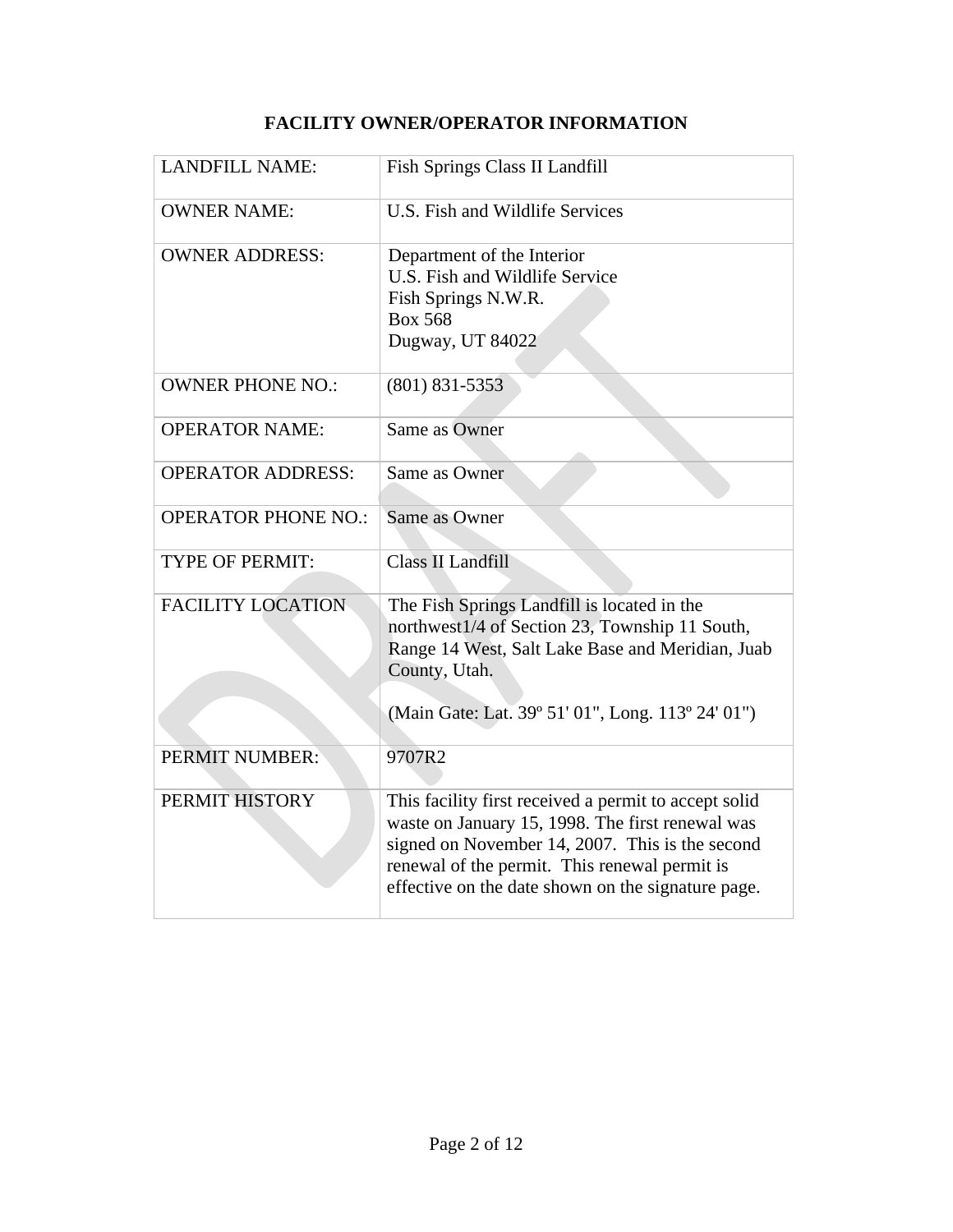The term, "Permit," as used in this document is defined in R315-301-2(55) of the Utah Administrative Code. Director as used throughout this permit refers to the Director of the Division of Waste Management and Radiation Control.

The Permit renewal application for the Fish Springs Class II Landfill includes the original Fish Springs Permit Application (DSHW-2003-011668) and the Permit Renewal Application (DSHW-2019-002129). The Permit was deemed complete on the date shown on the signature page of this Permit. All representations made in the attachments of this permit are enforceable under R315-301-5(2) of the Utah Administrative Code. Where differences in wording exist between this Permit and the attachments, the wording of this Permit supersedes that of the attachments.

This Permit consists of the signature page, Facility Owner/Operator Information section, sections I through V, and all attachments to this Permit.

The facility as described in this Permit consists of a Class II disposal cell. The location of this cell is shown in Attachment #1.

Compliance with this Permit does not constitute a defense to actions brought under any other local, state, or federal laws. This Permit does not exempt the Permittee from obtaining any other local, state, or federal permits or approvals required for the facility operation.

The issuance of this Permit does not convey any property rights, in either real or personal property, or any exclusive privileges. Nor does this Permit authorize any injury to private property or any invasion of personal rights, nor any infringement of federal, state or local laws or regulations, including zoning ordinances.

The provisions of this Permit are severable. If any provision of this Permit is held invalid for any reason, the remaining provisions shall remain in full force and effect. If the application of any provision of this Permit to any circumstance is held invalid, its application to other circumstances shall not be affected.

By this Permit, the Permittee is subject to the following conditions.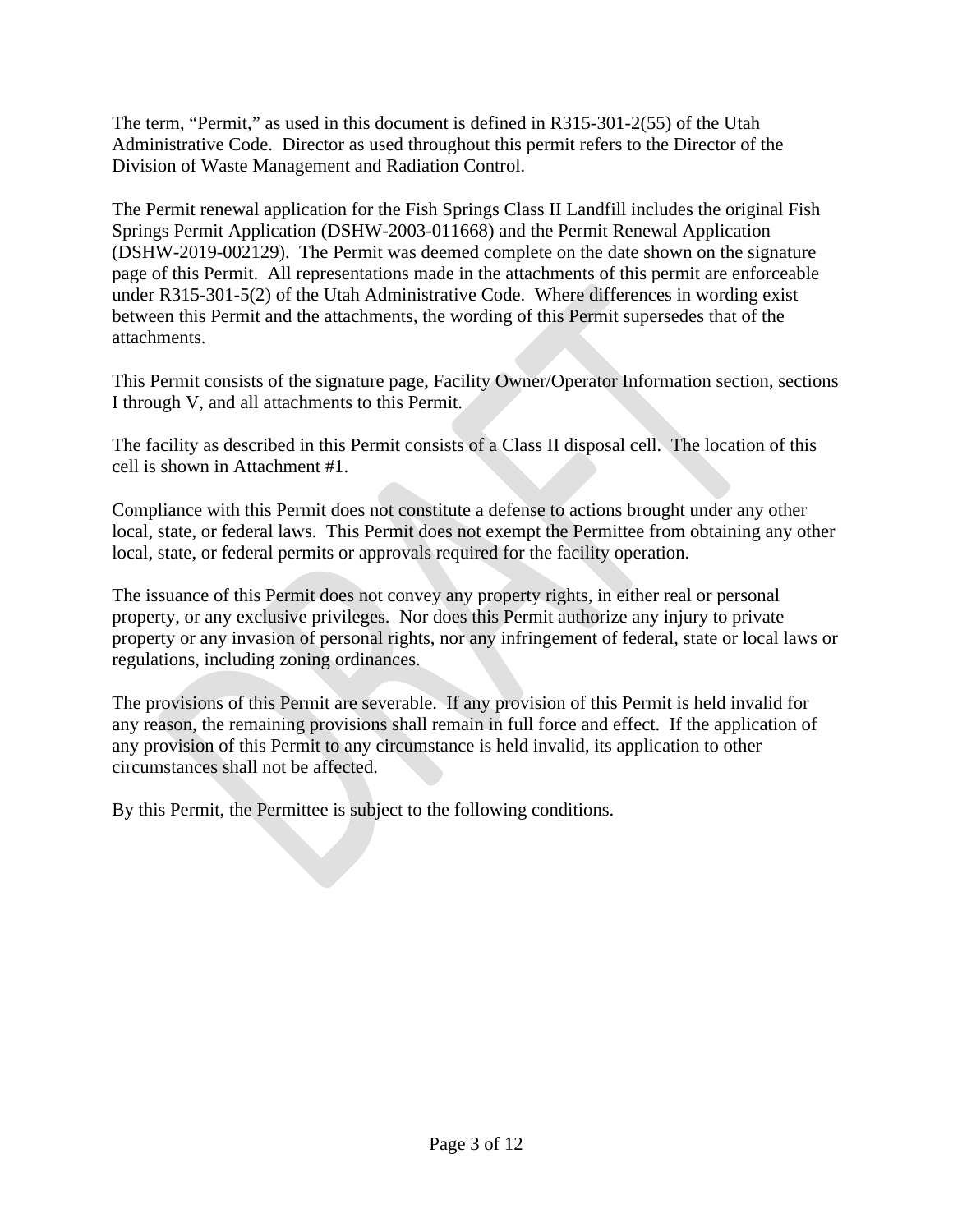## **PERMIT REQUIREMENTS**

#### **I. GENERAL COMPLIANCE RESPONSIBILITIES**

#### I.A. General Operation

I.A.1. The Permittee shall operate the landfill in accordance with all applicable requirements of R315-301 through 320 of the Utah Administrative Code, for a Class II landfill, that are in effect as of the date of this Permit unless otherwise noted in this Permit. Any permit noncompliance or noncompliance with any applicable portions of Utah Code Ann. § 19-6-101 through 125 and applicable portions of R315-301 through 320 of the Utah Administrative Code constitutes a violation of the Permit or applicable statute or rule and is grounds for appropriate enforcement action, permit revocation, modification, termination, or denial of a permit renewal application.

#### <span id="page-3-1"></span>I.B. Acceptable Waste

- I.B.1. This Permit is for the disposal of non-hazardous solid waste that may include:
- I.B.1.a Municipal solid waste as defined by R315-301-2(47) of the Utah Administrative Code;
- I.B.1.b Commercial solid waste as defined by R315-302-2(14) of the Utah Administrative Code;
- I.B.1.c Industrial solid waste as defined by R315-302-2(35) of the Utah Administrative Code;
- I.B.1.d Construction/demolition solid waste as defined by R315-301-2(17), of the Utah Administrative Code;
- I.B.1.e Special waste as allowed by R315-315 of the Utah Administrative Code and authorized in section [II.I](#page-8-0) of this Permit and limited by this section;
- <span id="page-3-0"></span>I.B.1.f Hazardous waste generated by a very small quantity generator as specified in R315- 262-14 of the Utah Administrative Code; and
- I.B.2. The Permittee is limited to an average of 20 tons per day of municipal waste or a service area population of 8900. The daily average shall be determined by dividing the total tons, for facilities with scales, of municipal waste received in a calendar year by 365. For facilities that do not have scales, the population served shall be used. If the 20 tons per day average is exceeded or the maximum population served is exceeded, the Permittee shall notify the Director and apply for a new permit for a Class I landfill.
- I.C. Prohibited Waste
- I.C.1. Hazardous waste as defined by R315-261-3 of the Utah Administrative Code except as allowed in permit condition [I.B.1.f](#page-3-0) (Acceptable Waste) above;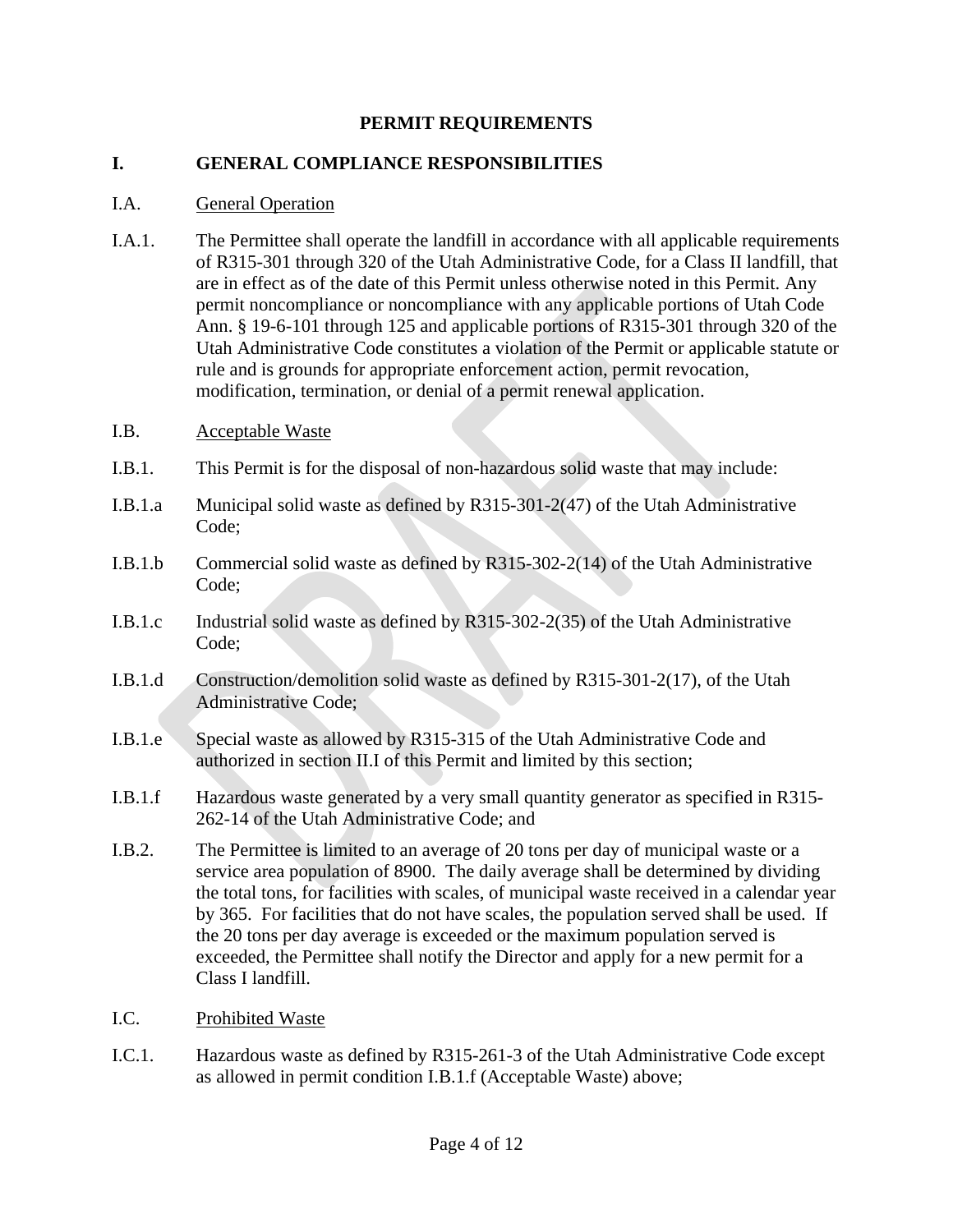- I.C.2. Containers larger than household size (five gallons) holding any liquid; noncontainerized material containing free liquids; or any waste containing free liquids in containers larger than five gallons.
- I.C.3. PCB's as defined by R315-301-2(53) of the Utah Administrative Code; and
- I.C.4. Regulated asbestos-containing material.
- I.C.5. Any prohibited waste received and accepted for treatment, storage, or disposal at the facility shall constitute a violation of this Permit, of Utah Code Ann. § 19-6-101 through 125 and of R315-301 through 320 of the Utah Administrative Code.
- I.D. Inspections and Inspection Access
- I.D.1. The Permittee shall allow the Director or an authorized representative, or representatives from the local Health Department, to enter at reasonable times and:
- I.D.1.a Inspect the landfill or other premises, practices or operations regulated or required under the terms and conditions of this Permit or R315-301 through 320 of the Utah Administrative Code and in accordance with the Waste and Facility Inspection Forms included in Attachment #4;
- I.D.1.b Have access to and copy any records required to be kept under the terms and conditions of this Permit or R315-301 through 320 of the Utah Administrative Code;
- I.D.1.c Inspect any loads of waste, treatment facilities or processes, pollution management facilities or processes, or control facilities or processes required under this Permit or regulated under R315-301 through 320 of the Utah Administrative Code; and
- I.D.1.d Create a record of any inspection by photographic, video, electronic, or any other reasonable means.
- I.E. Noncompliance
- I.E.1. If monitoring, inspection, or testing indicates that any permit condition or any applicable rule under R315-301 through 320 of the Utah Administrative Code may be or is being violated, the Permittee shall promptly make corrections to the operation or other activities to bring the facility into compliance with all permit conditions or rules.
- I.E.2. In the event of noncompliance with any permit condition or violation of an applicable rule, the Permittee shall promptly take any action reasonably necessary to correct the noncompliance or violation and mitigate any risk to the human health or the environment. Actions may include eliminating the activity causing the noncompliance or violation and containment of any waste or contamination using barriers or access restrictions, placing of warning signs, or permanently closing areas of the facility.
- I.E.3. The Permittee shall: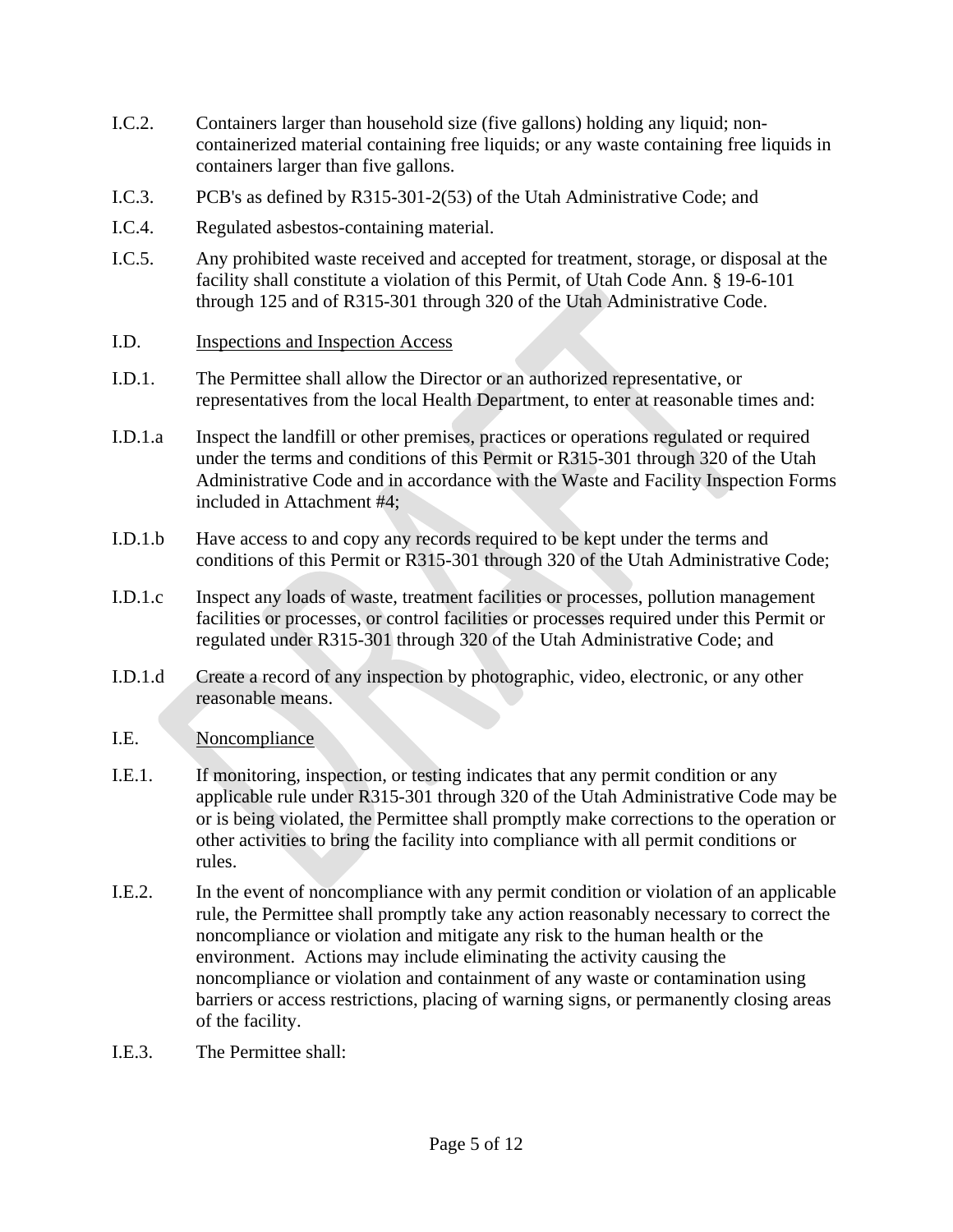- I.E.3.a Document the noncompliance or violation in the daily operating record, on the day the event occurred or the day it was discovered;
- I.E.3.b Notify the Director by telephone within 24 hours, or the next business day following documentation of the event; and
- I.E.3.c Give written notice of the noncompliance or violation and measures taken to protect human health and the environment within seven days after Director notification.
- I.E.4. Within thirty days after the documentation of the event, the Permittee shall submit to the Director a written report describing the nature and extent of the noncompliance or violation and the remedial measures taken or to be taken to protect human health and the environment and to eliminate the noncompliance or violation. Upon receipt and review of the assessment report, the Director may order the Permittee to perform appropriate remedial measures, including development of a site remediation plan for approval by the Director.
- I.E.5. In an enforcement action, the Permittee may not claim as a defense that it would have been necessary to halt or reduce the permitted activity in order to maintain compliance with R315-301 through 320 of the Utah Administrative Code and this Permit.
- I.F. Revocation
- I.F.1. This Permit is subject to revocation if the Permittee fails to comply with any condition of the Permit. The Director will notify the Permittee in writing prior to any proposed revocation action and such action shall be subject to all applicable hearing procedures established under R305-7 of the Utah Administrative Code and the Utah Administrative Procedures Act.
- I.G. Attachment Incorporation
- I.G.1. Attachments to the Permit Application are incorporated by reference into this Permit and are enforceable conditions of this Permit, as are documents incorporated by reference into the attachments. Language in this Permit supersedes any conflicting language in the attachments or documents incorporated into the attachments.
- I.H. Design and Construction
- I.H.1. The Permittee shall construct any landfill cell, sub-cell, run-on diversion system, runoff containment system, waste treatment facility, leachate handling system, or final cover in accordance with the design submitted in Attachment #3 as part of the Permit Application and in accordance with the R315-301 thru 320 of the Utah Administrative Code.
- I.H.2. If ground water is encountered during excavation of the landfill, the Director shall be notified immediately, and an alternative construction design developed and submitted for approval.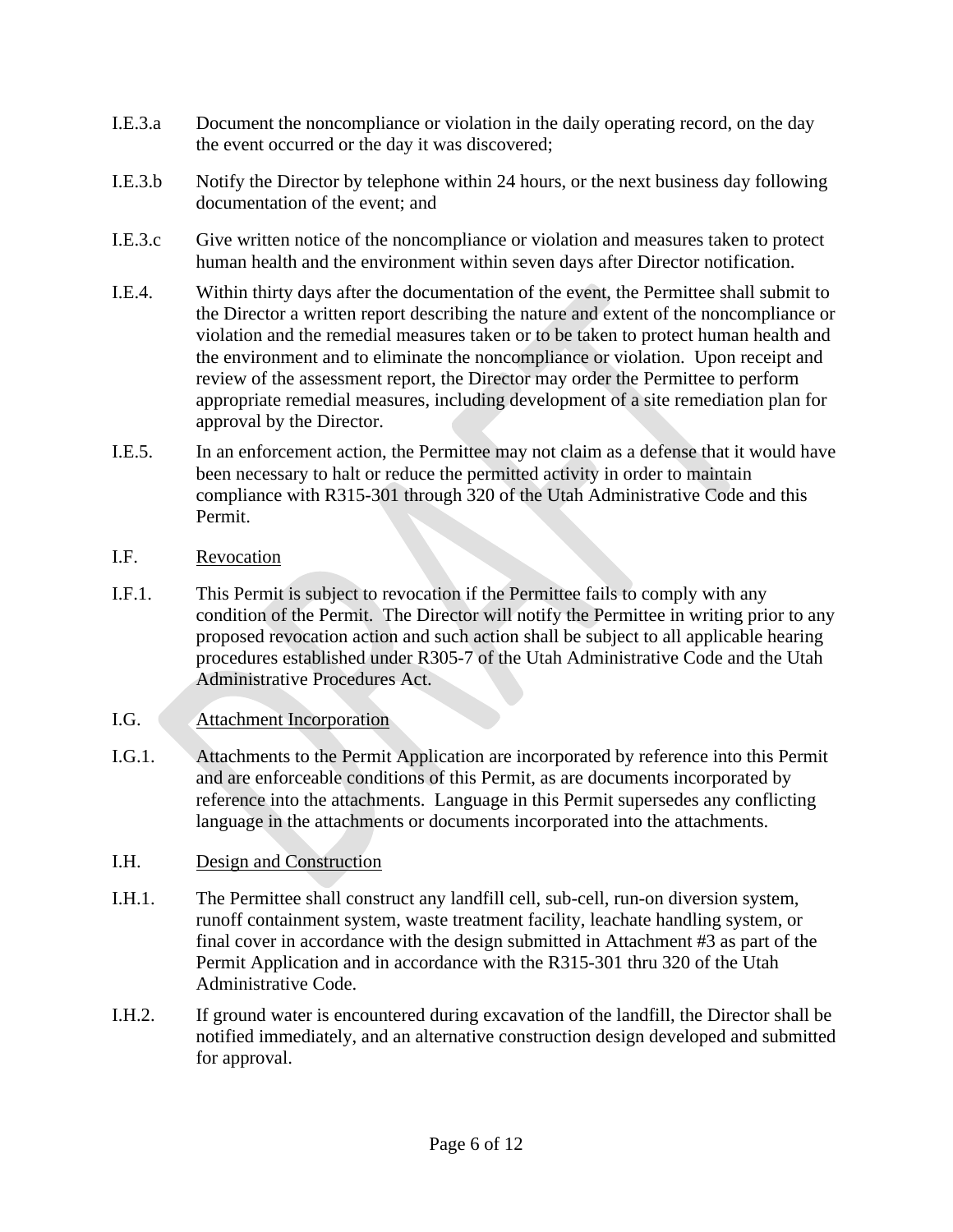- I.H.3. The Permittee shall notify the Director upon completion of construction of any landfill cell, sub-cell, engineered control system, or any feature where Director approval is required. No landfill cell or engineered control system may be used until as-built documents are submitted and construction is approved by the Director and this permit has been modified to reflect the changes.
- I.H.4. The Permittee shall notify the Director of any proposed incremental closure, placement of any part of the final cover, or placement of the full final cover. Design approval shall be received from the Director and this permit modified prior to construction. The design shall be accompanied by a Construction Quality Control and Construction Quality Assurance (CQC/CQA) Plan, for each construction season where incremental or final closure is performed.
- I.H.5. A qualified party, independent of the owner and the construction contractor, shall perform the quality assurance function on cover components and other testing as required by the approved CQC/CQA Plan. The results shall be submitted as part of the as-built drawings to the Director
- I.H.6. All engineering drawings submitted to the Director shall be stamped and approved by a professional engineer with a current registration in Utah.

## I.I. Run-On Control

I.I.1.a The Permittee shall construct drainage channels and diversions as specified in the Permit Application. The Permittee shall maintain these drainage channels at all times to effectively prevent runoff from the surrounding area from entering the landfill.

## **II. LANDFILL OPERATION**

## II.A. Operations Plan

- II.A.1. The Permittee shall keep the Operations Plan included in Attachment #2 on site at the landfill or at the location designated in section [II.K](#page-8-1) of this Permit. The Permittee shall operate the landfill in accordance with the operations plan. If necessary, the Permittee may modify the Operations Plan following the procedures of R315-311- 2(1) of the Utah Administrative Code and approved of by the Director. The Permittee shall note any modification to the Operations Plan in the daily operating record.
- II.B. Security
- II.B.1. The Permittee shall operate the Landfill so that unauthorized entry to the facility is restricted. The Permittee shall:
- II.B.2. Lock all facility gates and other access routes during the time the landfill is closed.
- II.B.3. Have at least one person on site when the landfill gate is open.
- II.B.4. Construct all fencing and any other access controls as shown in the Attachment #1 to prevent access by persons or livestock.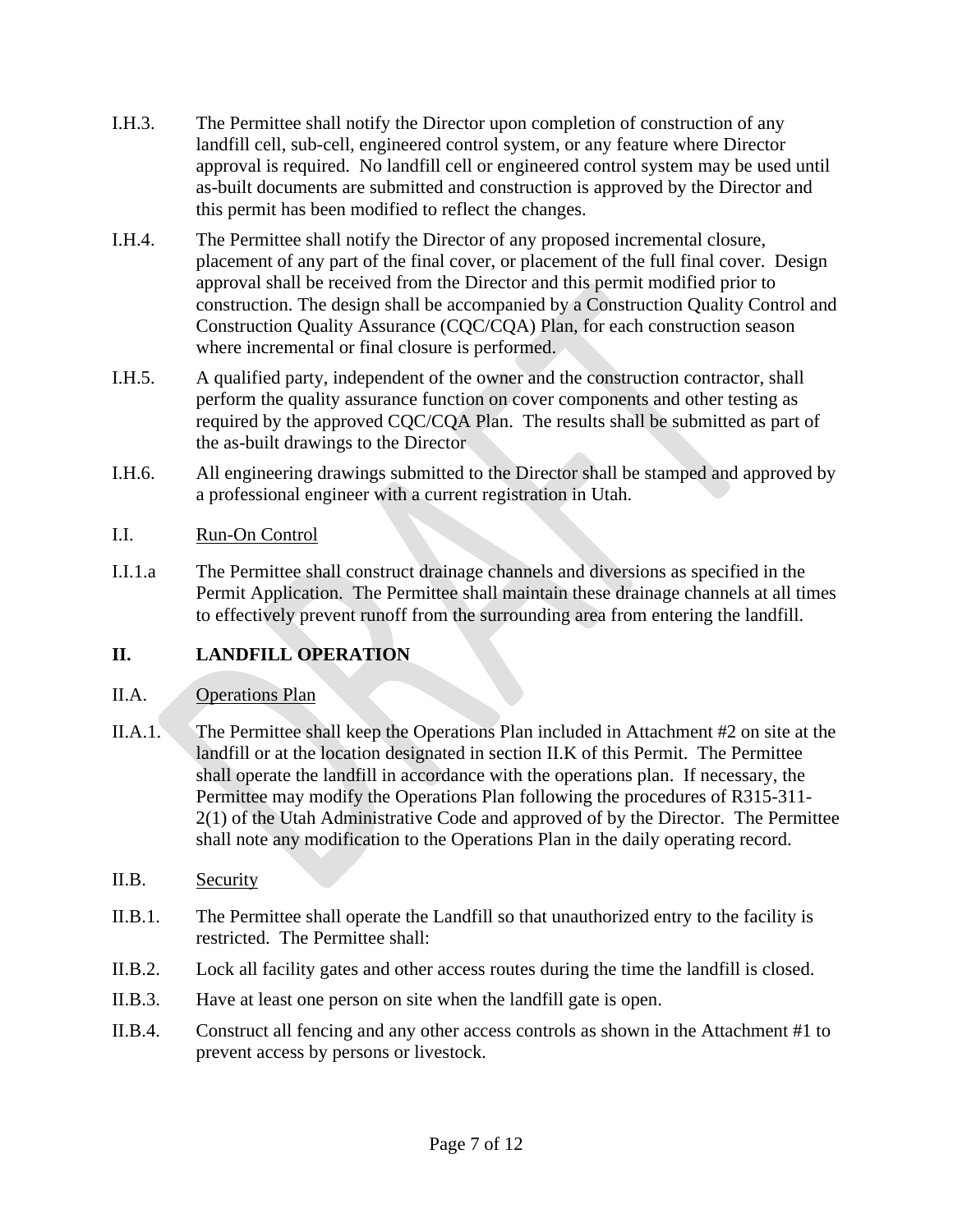- II.C. Training
- II.C.1. The Permittee shall provide training for on-site personnel in landfill operation, including waste load inspection, hazardous waste identification, and personal safety and protection.
- II.D. Burning of Waste
- II.D.1. Intentional burning of solid waste is prohibited and is a violation of R315-303-4(2)(b) of the Utah Administrative Code.
- II.D.2. The Permittee shall extinguish all accidental fires as soon as reasonably possible.
- II.E. Daily Cover
- II.E.1. The Permittee shall completely cover the solid waste received at the landfill at the end of each working day with a minimum of six inches of earthen material.
- II.E.2. The Permittee may use an alternative daily cover material when the material and the application of the alternative daily cover meets the requirements of R315-303-4(4)(b) through (e) of the Utah Administrative Code.
- II.F. Ground Water Monitoring
- II.F.1. This facility is not required to monitor ground water (R315-303-3(3)(e)(iv) of the Utah Administrative Code).
- II.G. Gas Monitoring
- II.G.1. The Director has determined through modeling, climatic conditions and waste acceptance rates that the Fish Springs Class II Landfill meets the requirements of R315-303-3(5)(d) of the Utah Administrative Code and is exempt from gas monitoring.
- II.H. Waste Inspections
- II.H.1. The Permittee shall visually inspect incoming waste loads to verify that no wastes other than those allowed by this permit are disposed in the landfill. The Permittee shall conduct a complete waste inspection at a minimum frequency of 1 % of incoming loads. The Permittee shall select the loads to be inspected on a random basis.
- II.H.2. The Permittee shall inspect all loads suspected or known to have one or more containers capable of holding more than five gallons of liquid to ensure that each container is empty.
- II.H.3. The Permittee shall inspect all loads that the Permittee suspects may contain a waste not allowed for disposal at the landfill.
- II.H.4. The Permittee shall conduct complete random inspections as follows: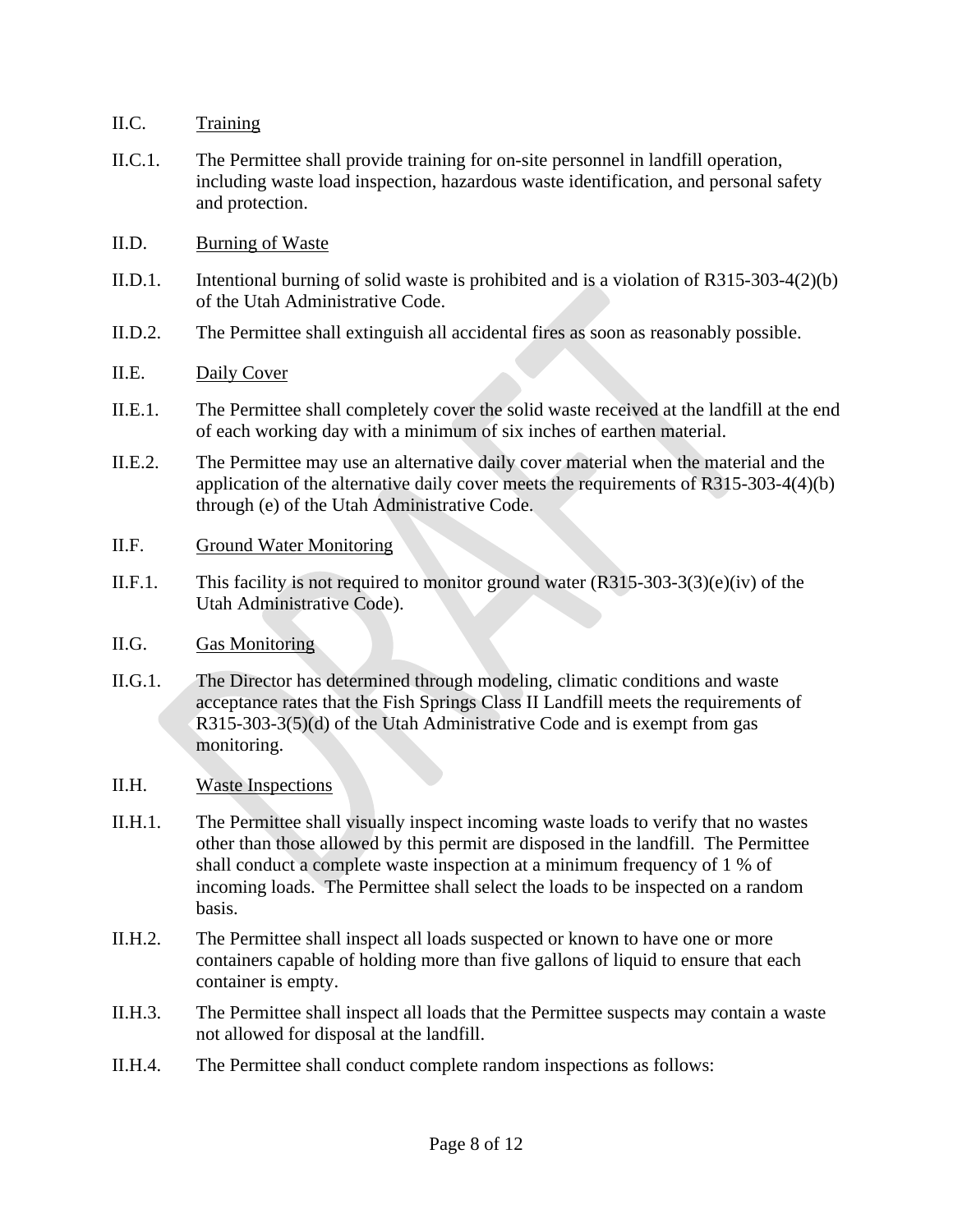- II.H.4.a The Permittee shall conduct the random waste inspection at the working face or an area designated by the Permittee.
- II.H.4.b The Permittee shall direct that load subjected to complete inspection be unloaded at the designated area;
- II.H.4.c Loads shall be spread by equipment or by hand tools;
- II.H.4.d Personnel trained in hazardous waste recognition and recognition of other unacceptable waste shall conduct a visual inspection of the waste; and
- II.H.4.e The personnel conducting the inspection shall record the results of the inspection on a waste inspection form as found in Attachment #4 of this Permit. The Permittee shall place the form in the daily operating record at the end of the operating day.
- II.H.4.f The Permittee or the waste transporter shall properly dispose of any waste found that is not acceptable at the facility at an approved disposal site for the waste type and handle the waste according to the rules covering the waste type.

## <span id="page-8-0"></span>II.I. Disposal of Special Wastes

II.I.1. The Permittee may dispose of animal carcasses in the landfill working face and shall cover them with other solid waste or earth by the end of the operating day in which the carcasses are received. Alternatively, the Permittee may dispose of animal carcasses in a special trench or pit prepared for the acceptance of dead animals. If a special trench is used, the Permittee shall cover animals placed in the trench with six inches of earth by the end of each operating day.

#### II.J. Self-Inspections

- II.J.1. The Permittee shall inspect the facility to prevent malfunctions and deterioration, operator errors, and discharges that may cause or lead to the release of wastes or contaminated materials to the environment or create a threat to human health or the environment. The Permittee shall complete these general inspections no less than quarterly and shall cover the following areas: Waste placement, cover; fences and access controls; roads; run-on/run-off controls, litter controls; and records. The Permittee shall place a record of the inspections in the daily operating record on the day of the inspection. The Permittee shall correct the problems identified in the inspections in a timely manner and document the corrective actions in the daily operating record.
- <span id="page-8-1"></span>II.K. Recordkeeping
- II.K.1. The Permittee shall maintain and keep on file at U.S. Fish and Wildlife office a daily operating record and other general records of landfill operation as required by R315- 302-2(3) of the Utah Administrative Code. The landfill operator, or other designated personnel, shall date and sign the daily operating record at the end of each operating day. Each record to be kept shall contain the signature of the appropriate operator or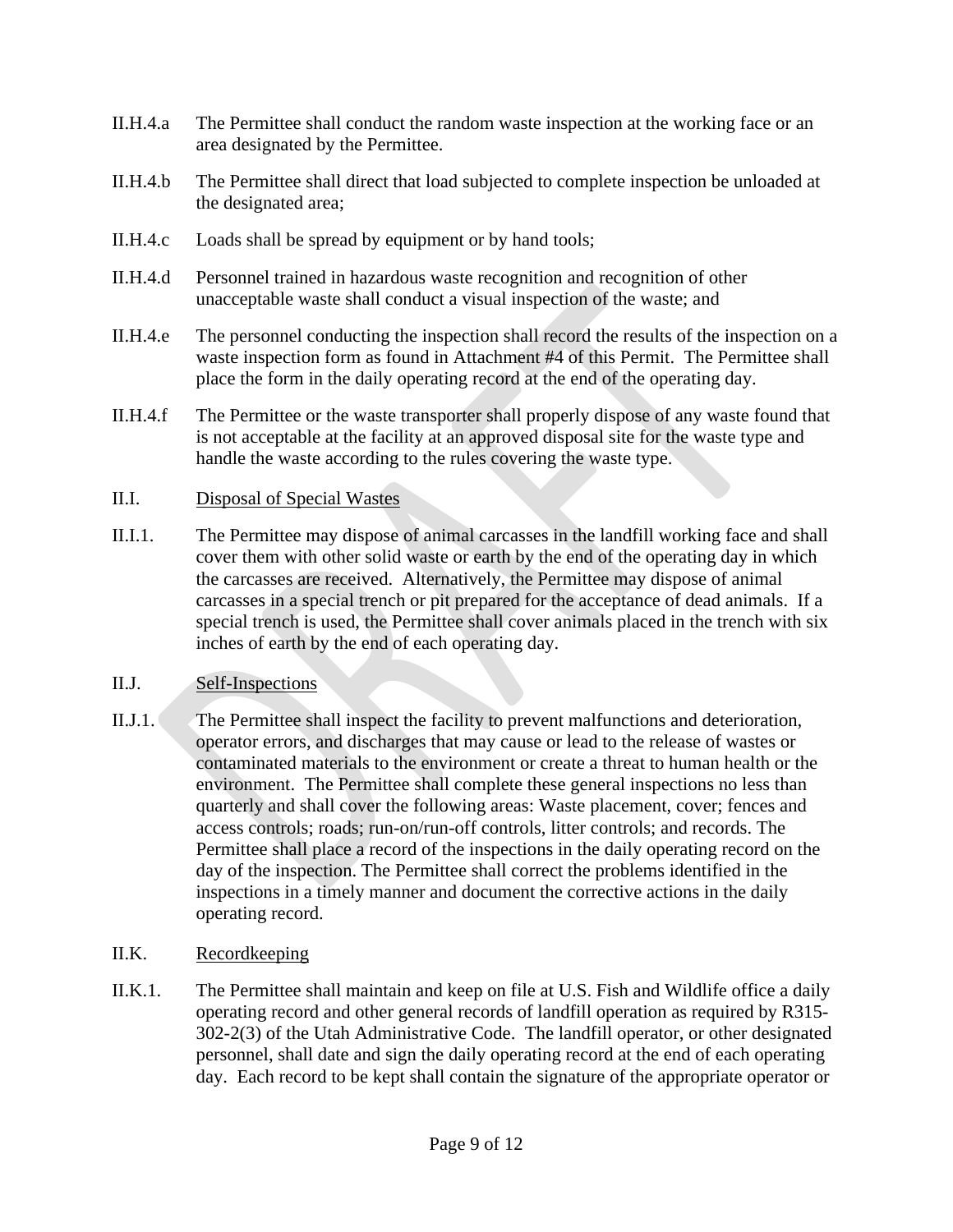personnel and the date signed. The Daily operating record shall consist of the following two types of documents:

- II.K.1.a Records related to the daily landfill operation or periodic events including:
- II.K.1.a.(i) The number of loads of waste and the weights or estimates of weights or volume of waste received each day of operation and recorded at the end of each operating day as shown in Attachment #4;
- II.K.1.a.(ii) Major deviations from the approved plan of operation, recorded at the end of the operating day the deviation occurred;
- II.K.1.a.(iii) Results of monitoring required by this Permit, recorded in the daily operating record on the day of the event or the day the information is received;
- II.K.1.a.(iv) Records of all inspections conducted by the Permittee, results of the inspections, and corrective actions taken, recorded in the record on the day of the event.
- II.K.1.b Records of a general nature including:
- II.K.1.b.(i) A copy of this Permit, including the Permit Application;
- II.K.1.b.(ii) Results of inspections conducted by representatives of the Director, and of representatives of the local Health Department, when forwarded to the Permittee;
- II.K.1.b.(iii) Closure and Post-closure care plans; and
- II.K.1.b.(iv) Records of employee training.

#### II.L. Reporting

- II.L.1. The Permittee shall prepare and submit to the Director an Annual Report as required by R315-302-2(4) of the Utah Administrative Code. The Annual Report shall include: the period covered by the report, the annual quantity of waste received, an annual update of the financial assurance mechanism, and all training programs completed.
- II.M. Roads
- II.M.1. The Permittee shall improve and maintain all access roads within the landfill boundary that are used for transporting waste to the landfill for disposal as necessary to assure safe and reliable all-weather access to the disposal area.
- II.N. Litter Control
- II.N.1. Litter resulting from operations of the landfill shall be minimized. The Permittee shall implement the following procedures when high wind conditions are present:
- II.N.1.a Reduce the size of the tipping face;
- II.N.1.b Reduce the number of vehicles allowed to discharge at the tipping face at one time;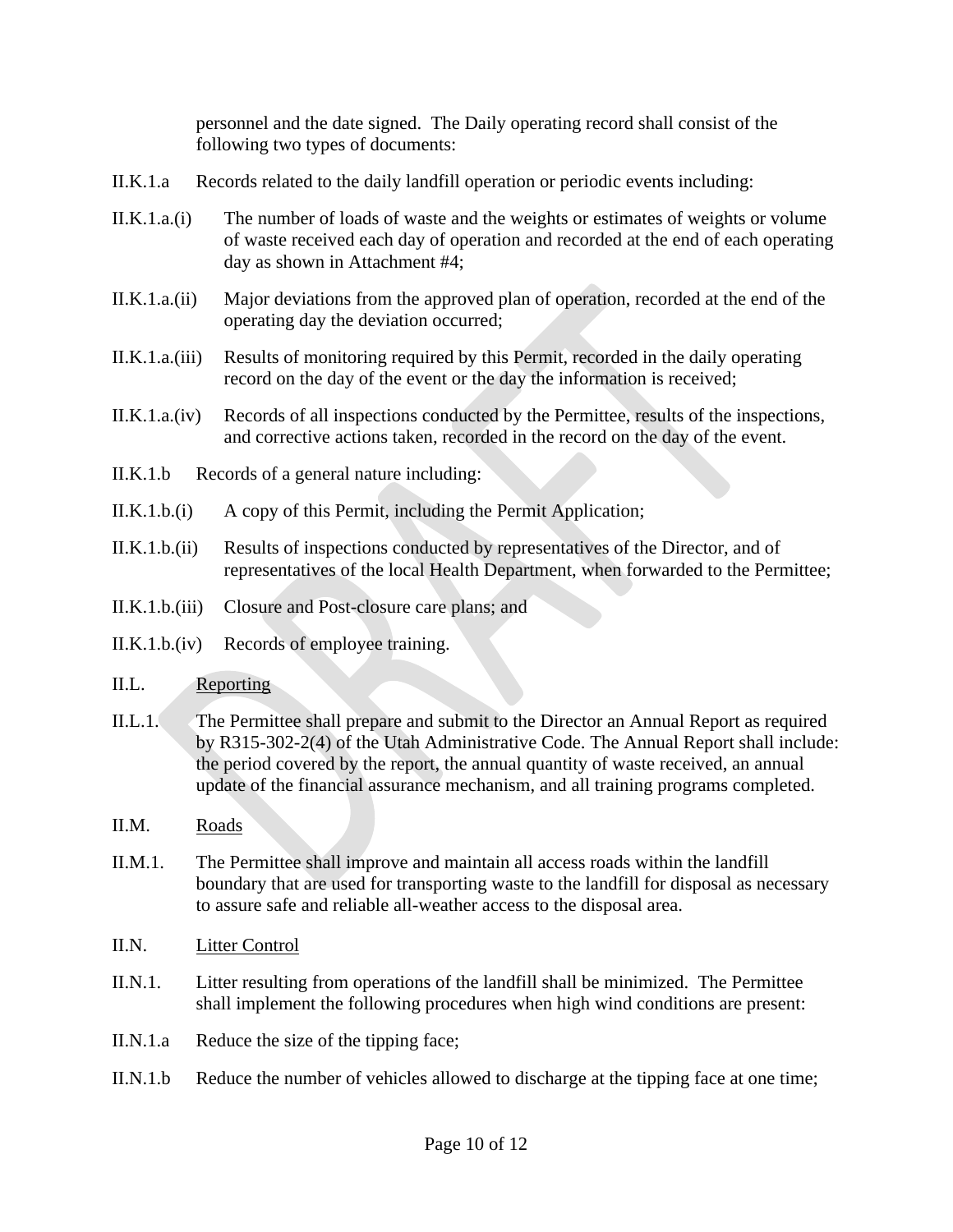- II.N.1.c Orient vehicles to reduce wind effects on unloading and waste compaction;
- II.N.1.d Reconfigure tipping face to reduce wind effect;
- II.N.1.e Use portable and permanent wind fencing as needed; and
- II.N.1.f Should high winds present a situation that the windblown litter cannot be controlled, the Permittee shall cease operations of the landfill until the winds diminish.

## **III. CLOSURE REQUIREMENTS**

#### III.A. Closure

- III.A.1. The Permittee shall install final cover of the landfill as shown in the Permit Application and included in Attachment #5. The final cover shall meet, at a minimum, the standard design for closure as specified in the R315-303-3(4) of the Utah Administrative Code, plus sufficient cover soil or equivalent material to protect the low permeability layer from the effects of frost, desiccation, and root penetration. The Permittee shall submit to the Director a quality assurance plan for construction of the final landfill cover, and approval of the plan shall be received from the Director prior to construction of any part of the final cover at the landfill. A qualified person not affiliated with the Permittee or the construction contractor shall perform permeability testing on the compacted soil placed as part of the final cover.
- III.A.2. Title Recording
- III.A.2.a The Permittee shall meet the requirements of R315-302-2(6) of the Utah Administrative Code by recording a notice with the Juab County Recorder as part of the record of title that the property has been used as a landfill. The notice shall include waste disposal locations and types of waste disposed. The Permittee shall provide the Director the notice as recorded.
- III.B. Post-Closure Care
- III.B.1. The Permittee shall perform post-closure care at the closed landfill in accordance with the Post-Closure Care Plan contained in the Permit Application. Post-closure care shall continue until all waste disposal sites at the landfill have stabilized and the finding of R315-302-3(7)(c) of the Utah Administrative Code is made.
- III.C. Financial Assurance
- III.C.1. The requirements for a financial assurance mechanism are not applicable since the refuge is a federally owned facility and is exempt from the financial assurance requirements in accordance with R315-309-1(2).